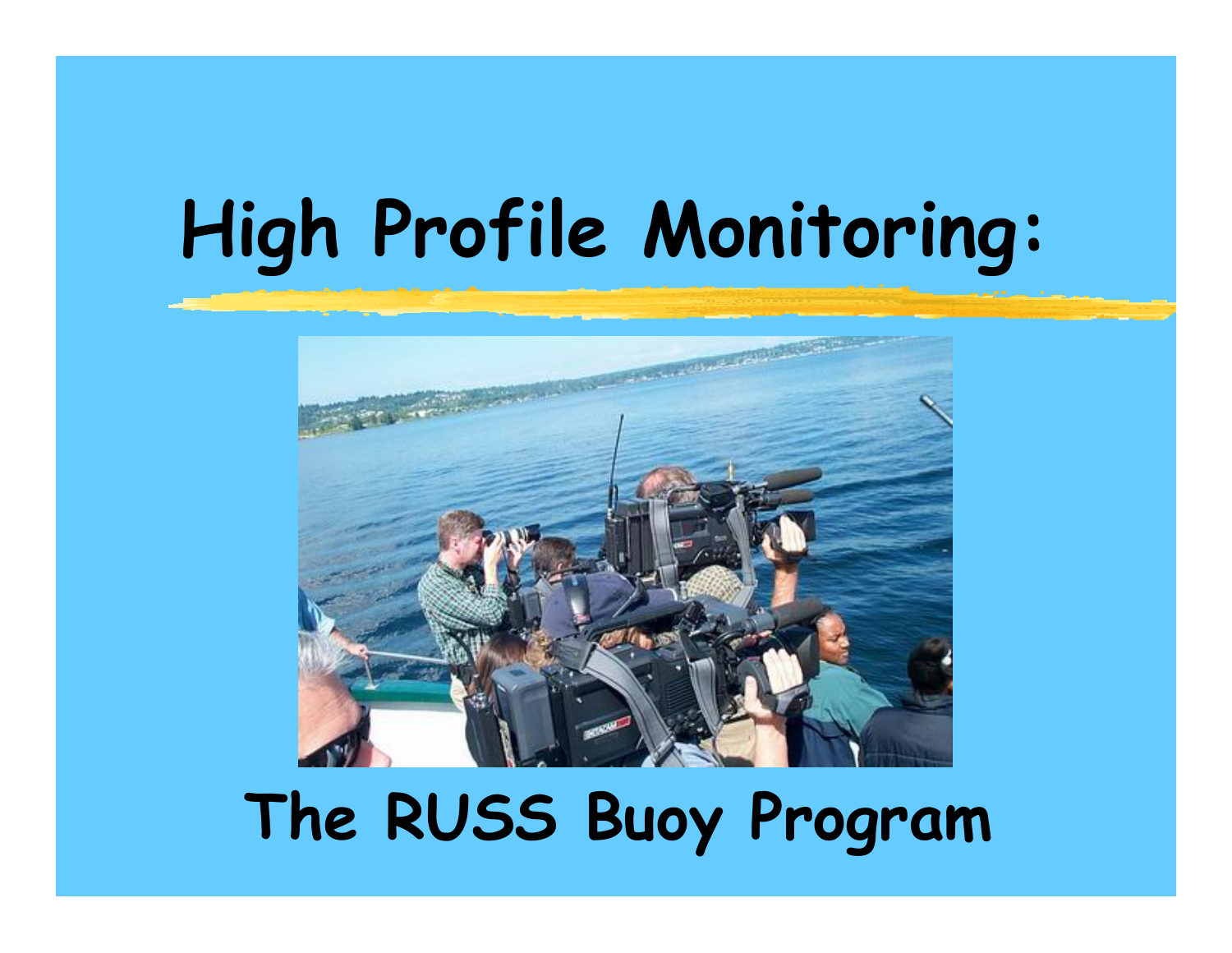#### At the News Conference

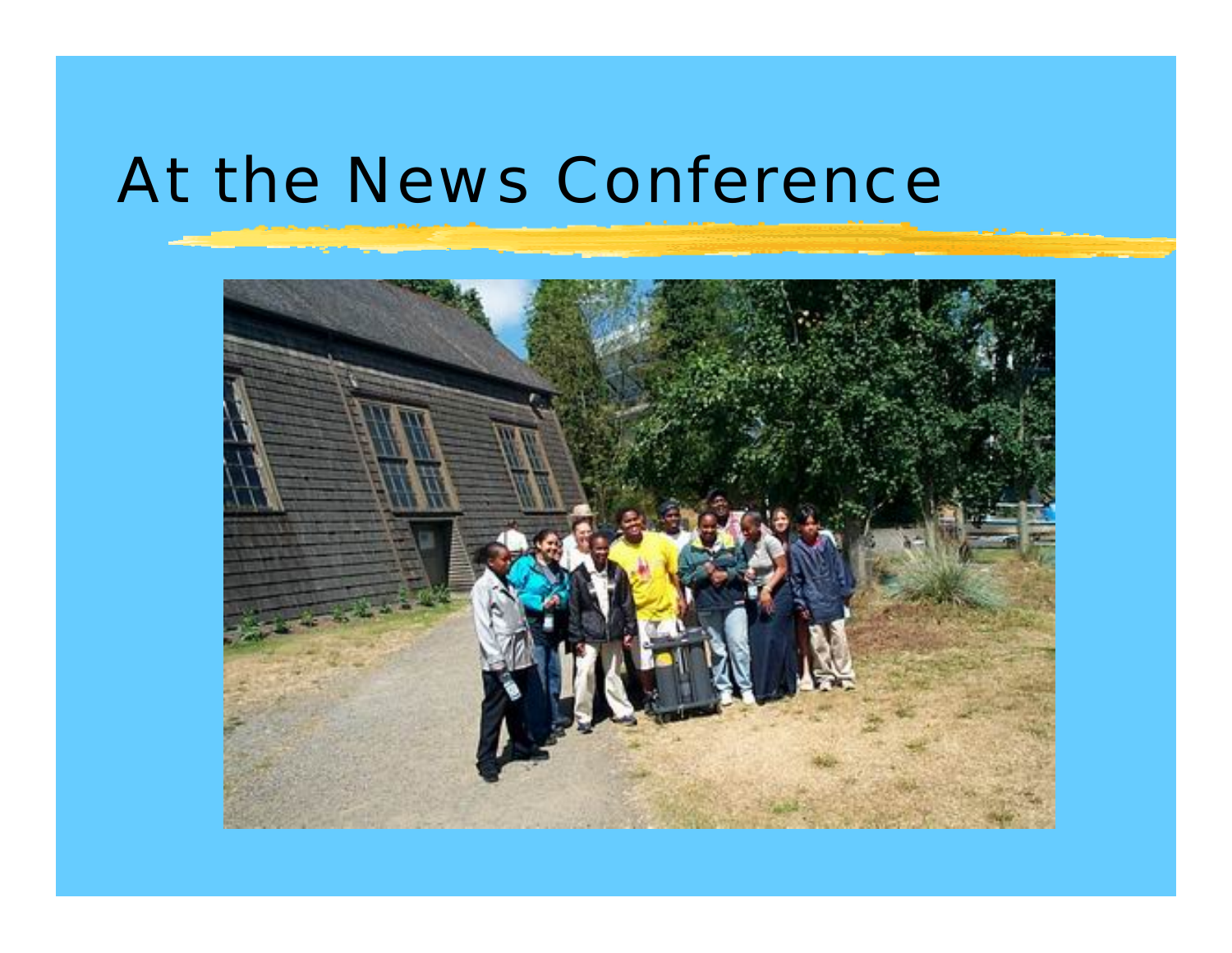### The Big Picture

**I** Installed in July of 2000 as part of SWAMP

- **The build a model of the lake in order to** understand nutrient and pollutant cycling.
- **To build a long term database of the lakes** physical and chemical properties.
- **To provide information to the public and** promote interest in Lake Sammamish and Lake Washington.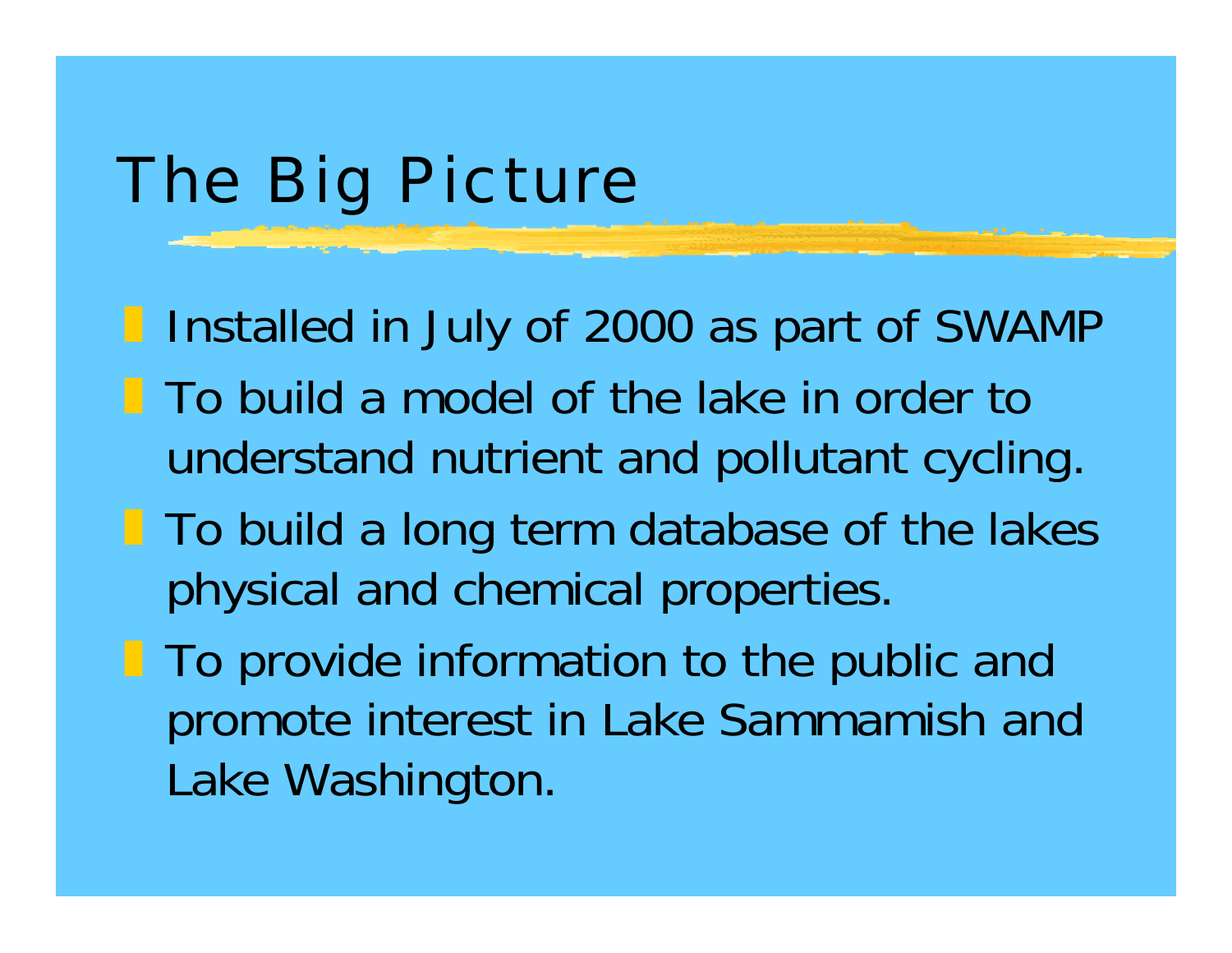# Where They Are

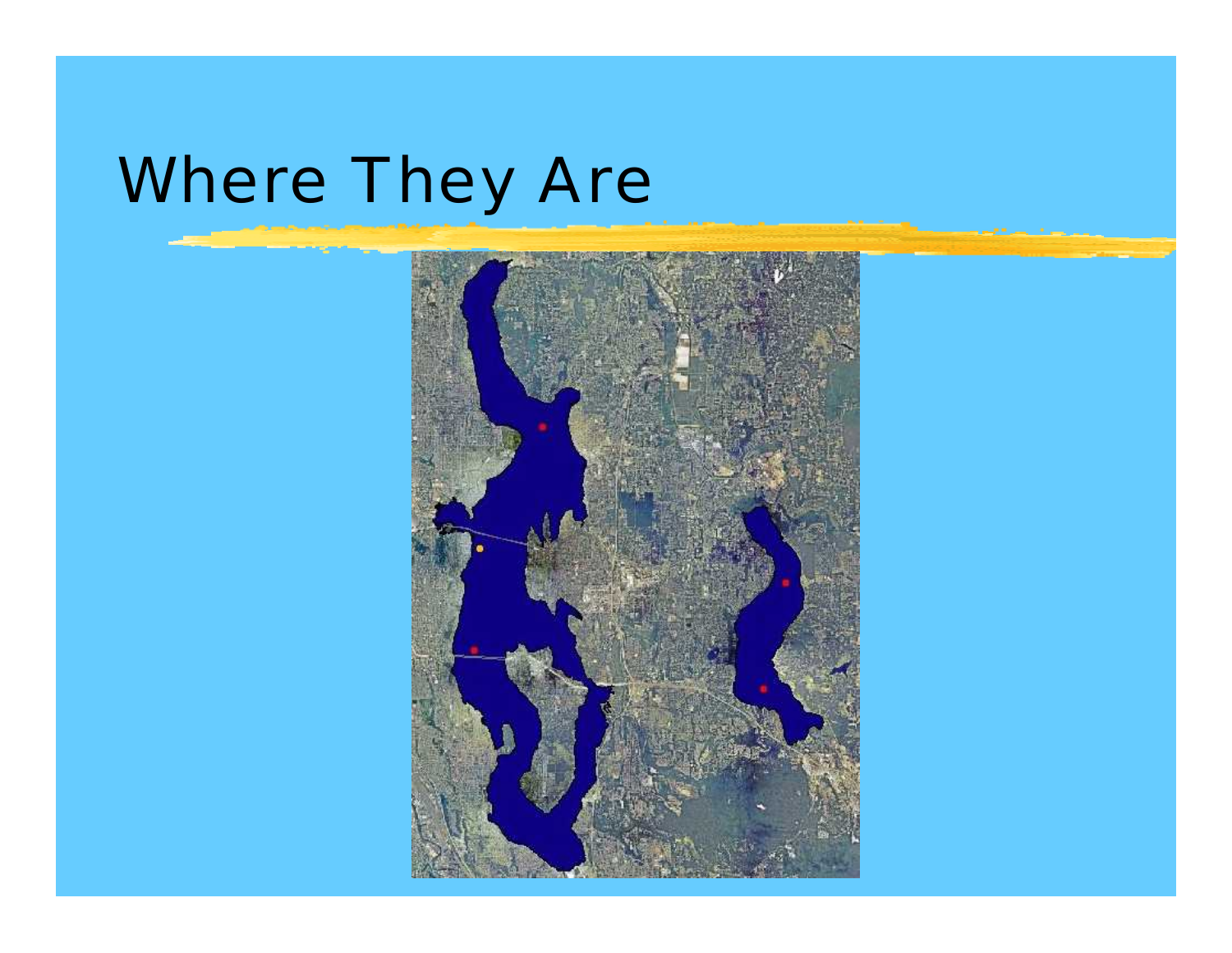## What they are, how they work

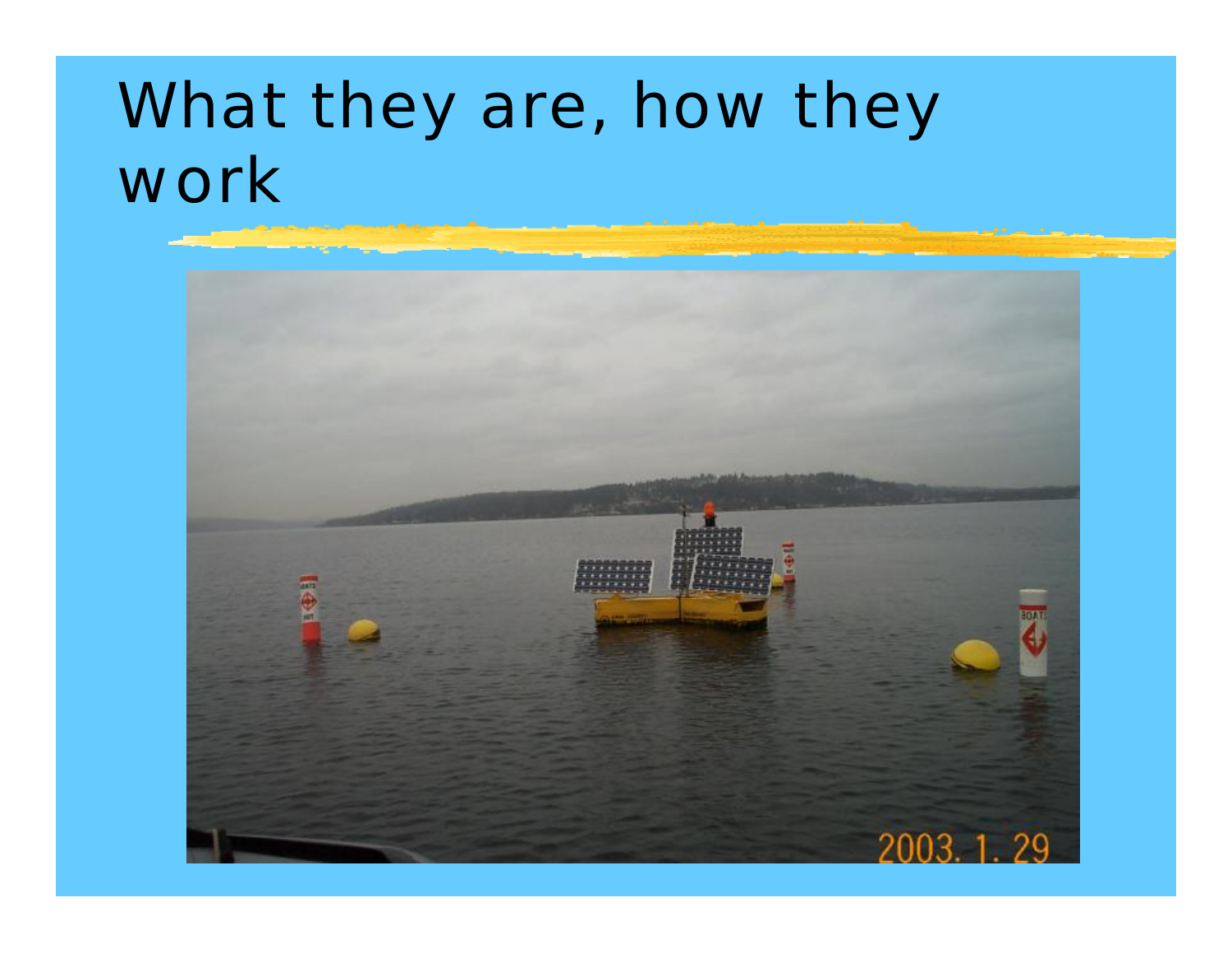# Profiling

**Profiler similar to scuba** buoyancy apparatus. **Buoy Profiles from 1m to** near bottom 4 times a day, taking readings every meter.

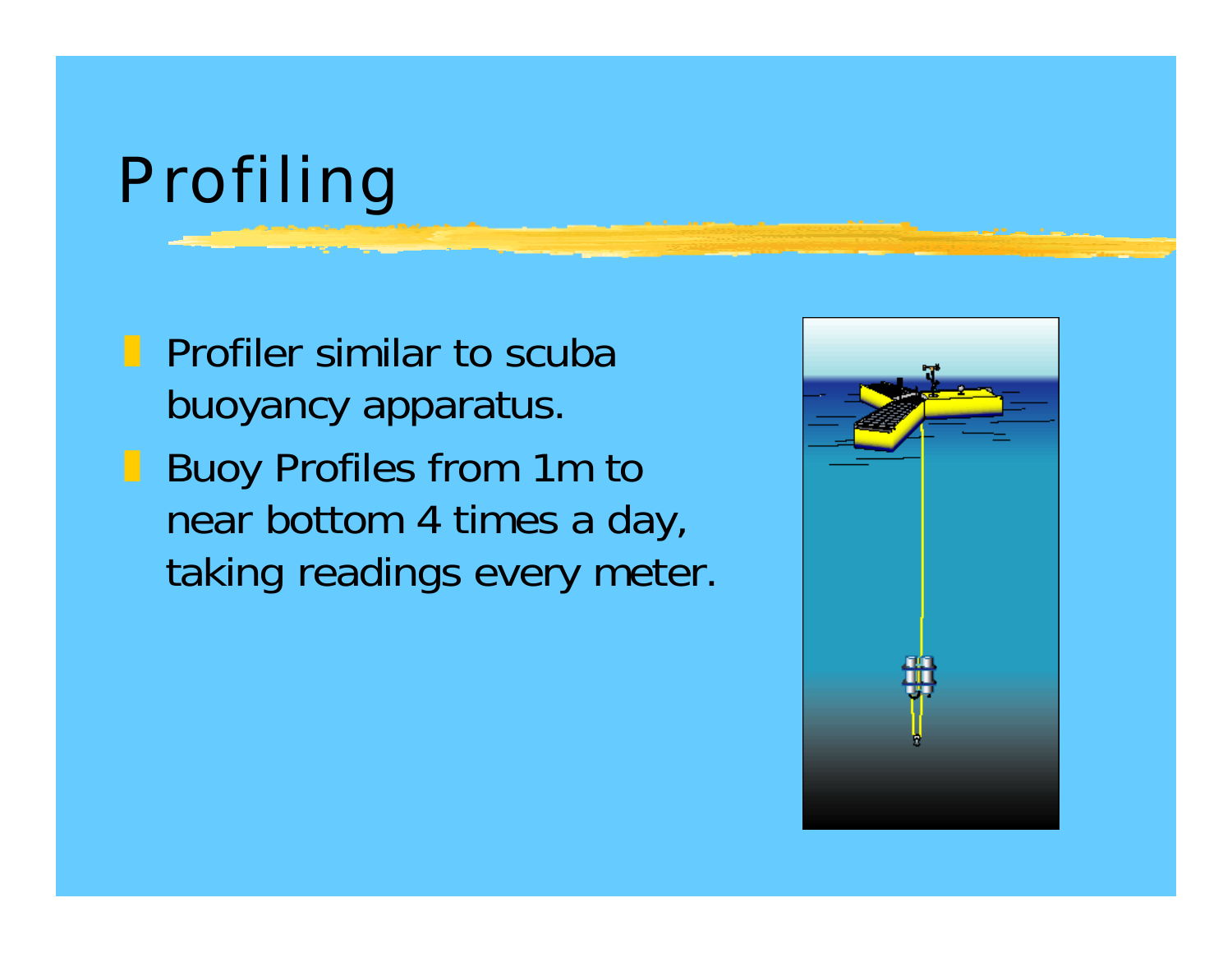# YSI Model 6600**Water Quality Sonde**

] Depth **Temperature O** Conductivity  $\blacksquare$  pH **D** Oxygen **Chlorophyll** 

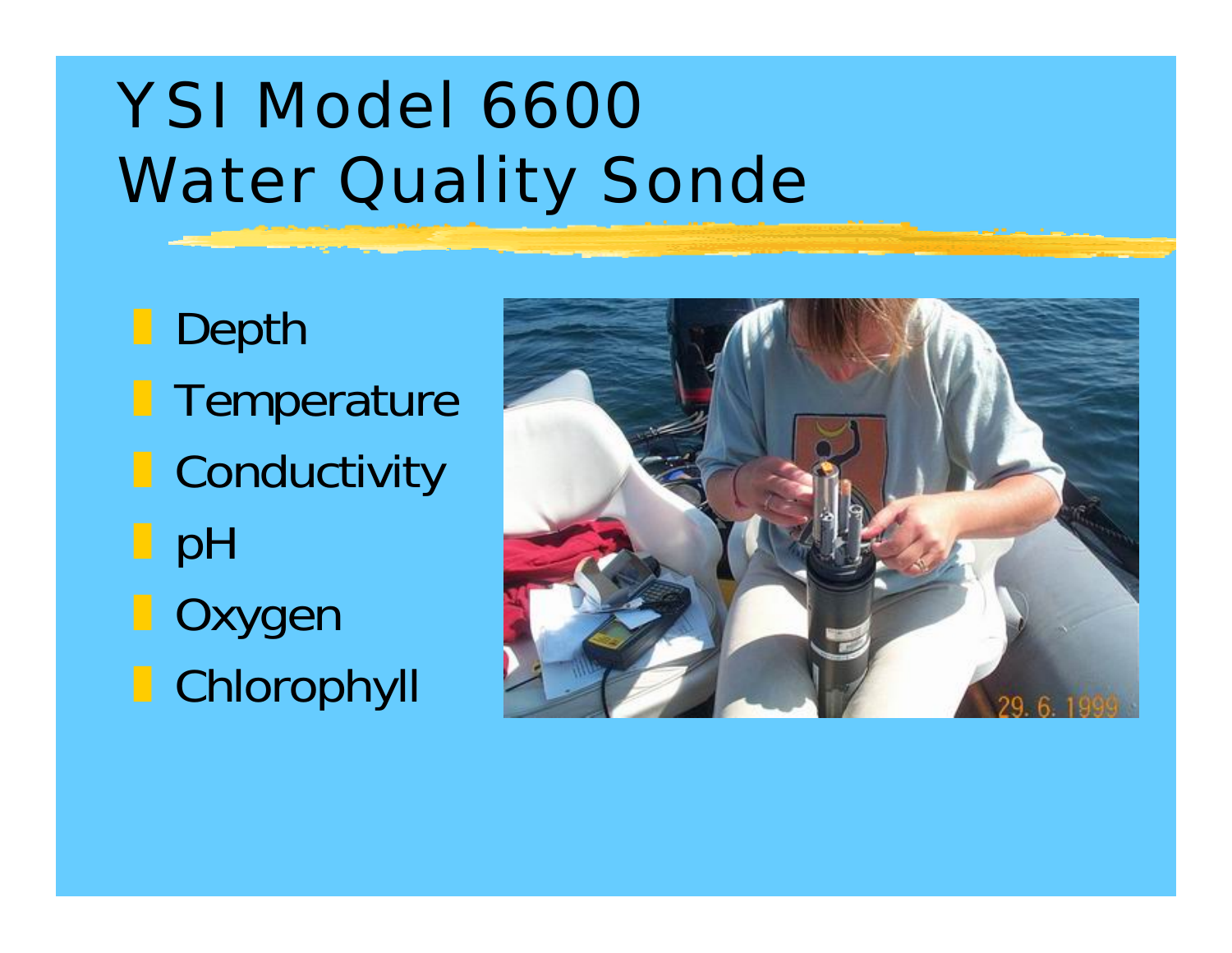### Communications

Originally 900 MHz radio, now we are moving to CDMA Cellular Modems.

Base station at KSC calls each unit 4 times a day and downloads data

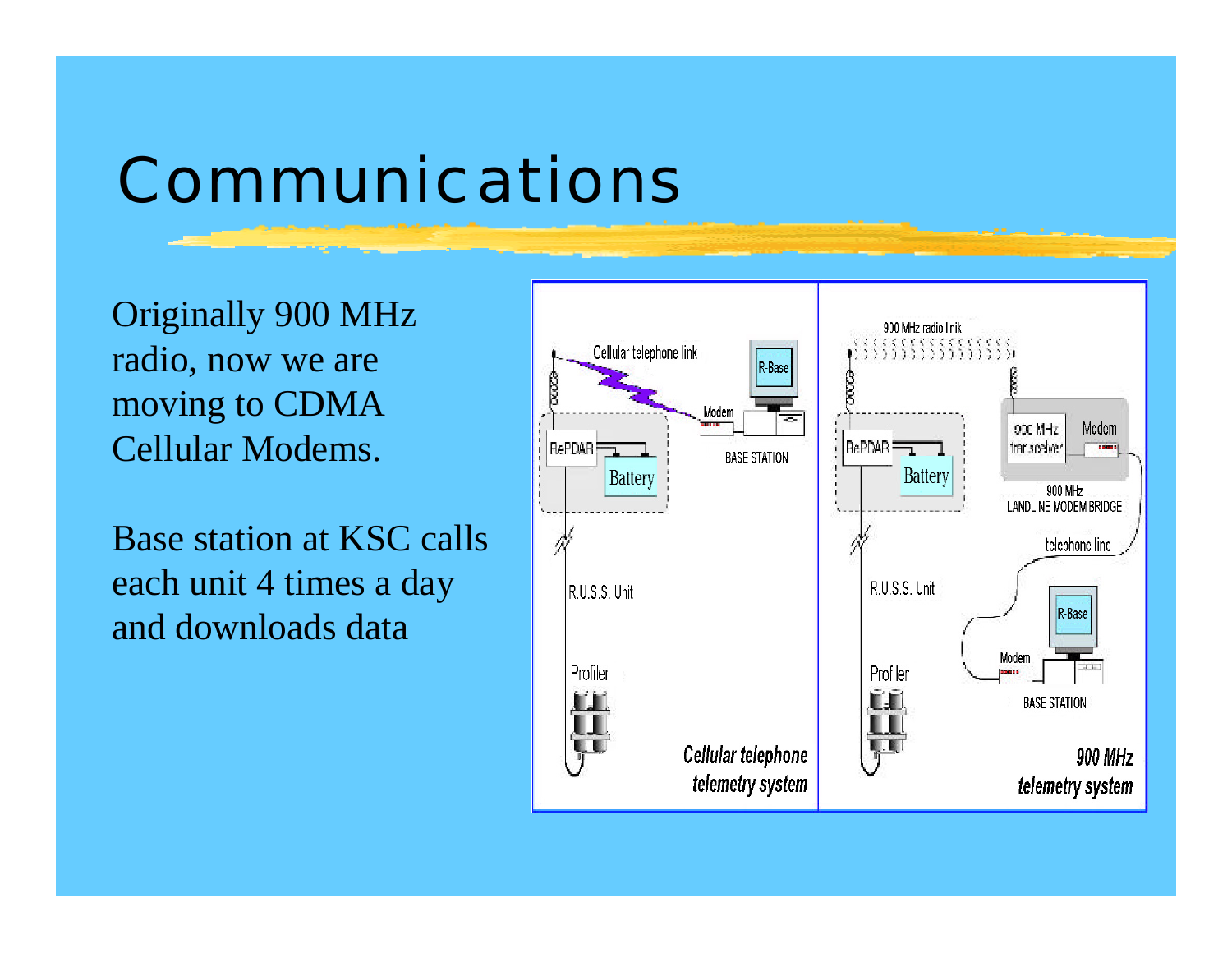#### Data Processing

- **1. Text file is parsed and entered into** database.
- **1** 2. Database performs basic QC check for outliers.
- **B.** 3. Query of recent profiles is performed, and the data is processed for the web.
- **1.** 4. As sondes are end checked and the end check is entered, data is given a final QC by the database.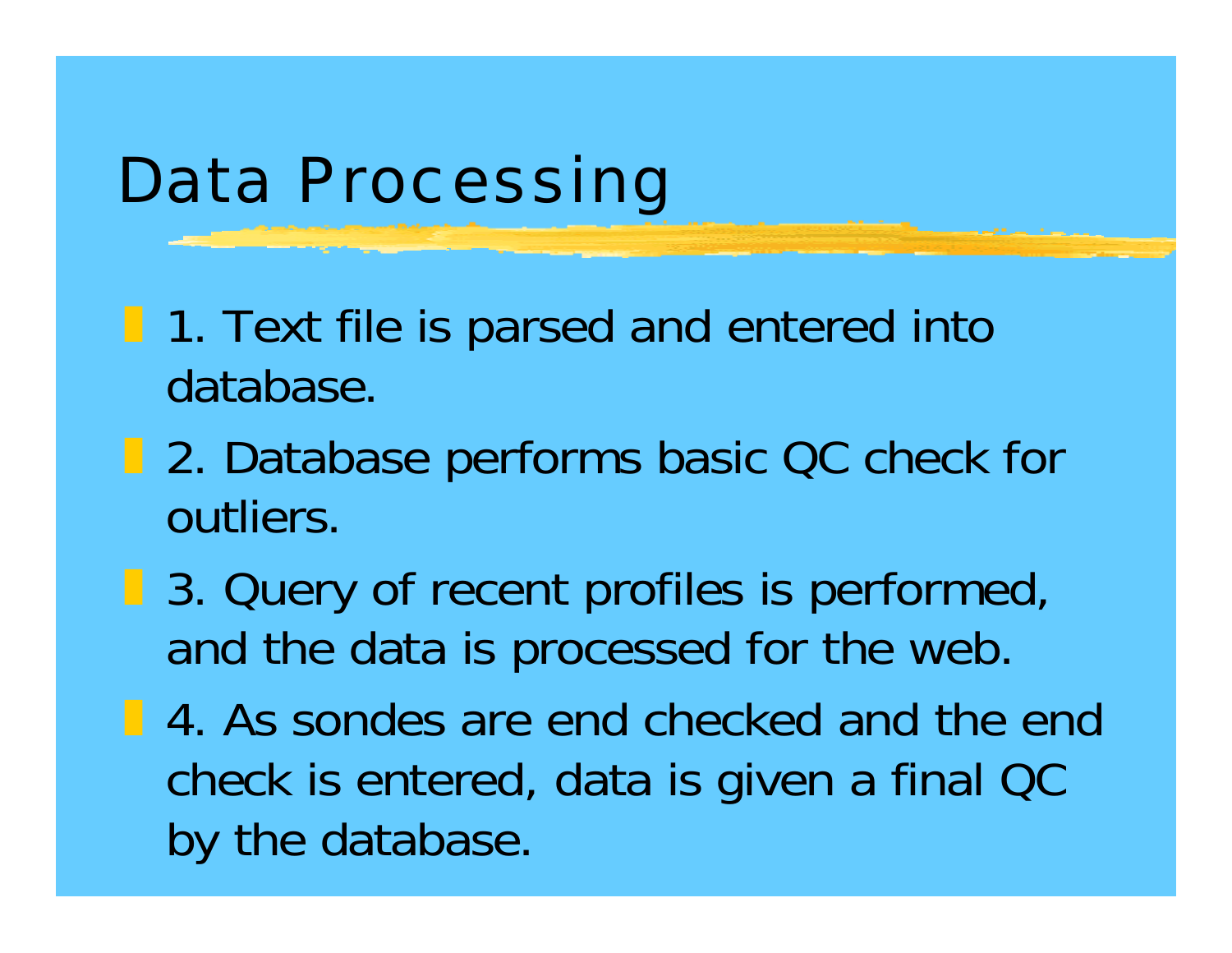#### Profile Data

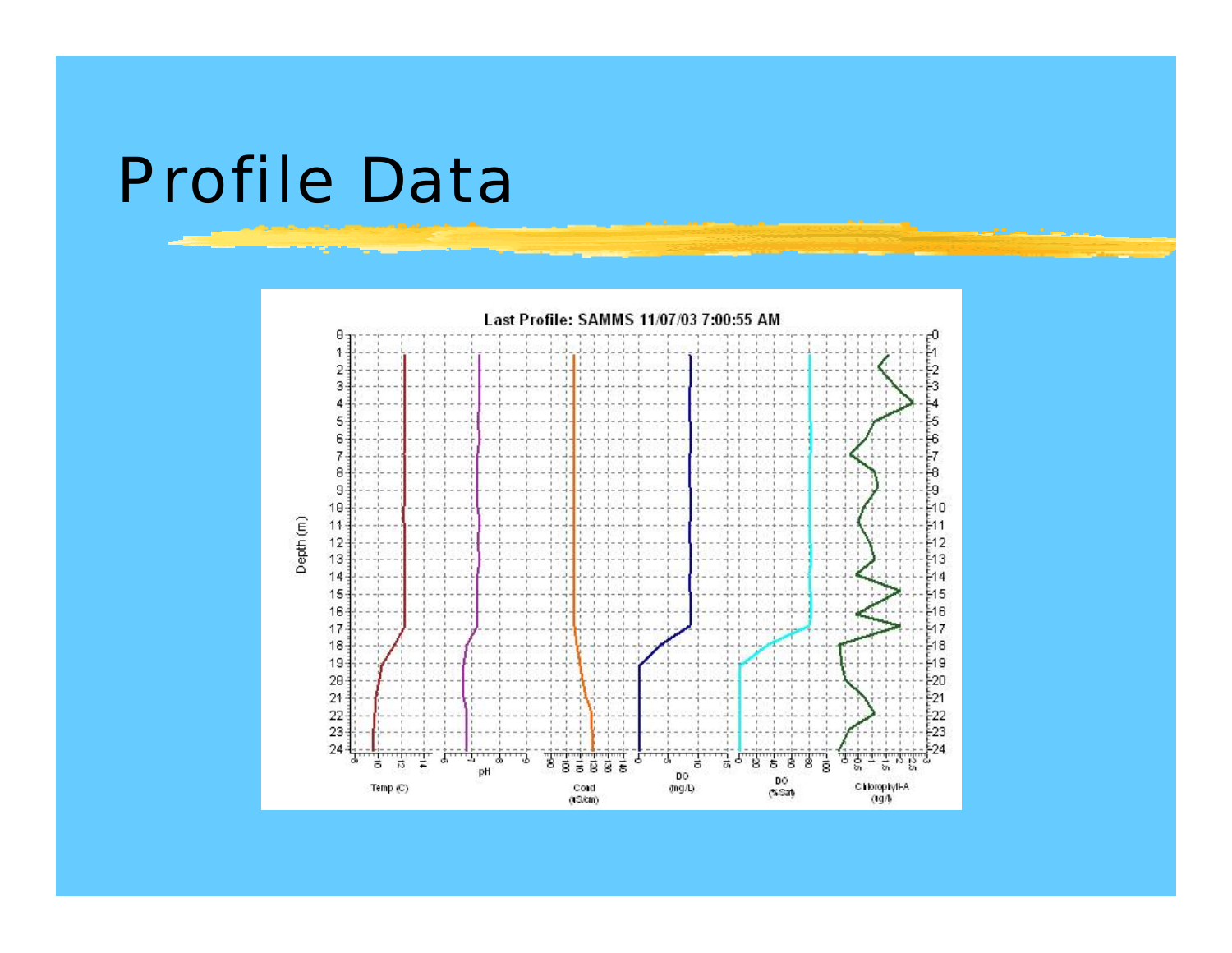#### Annual Data

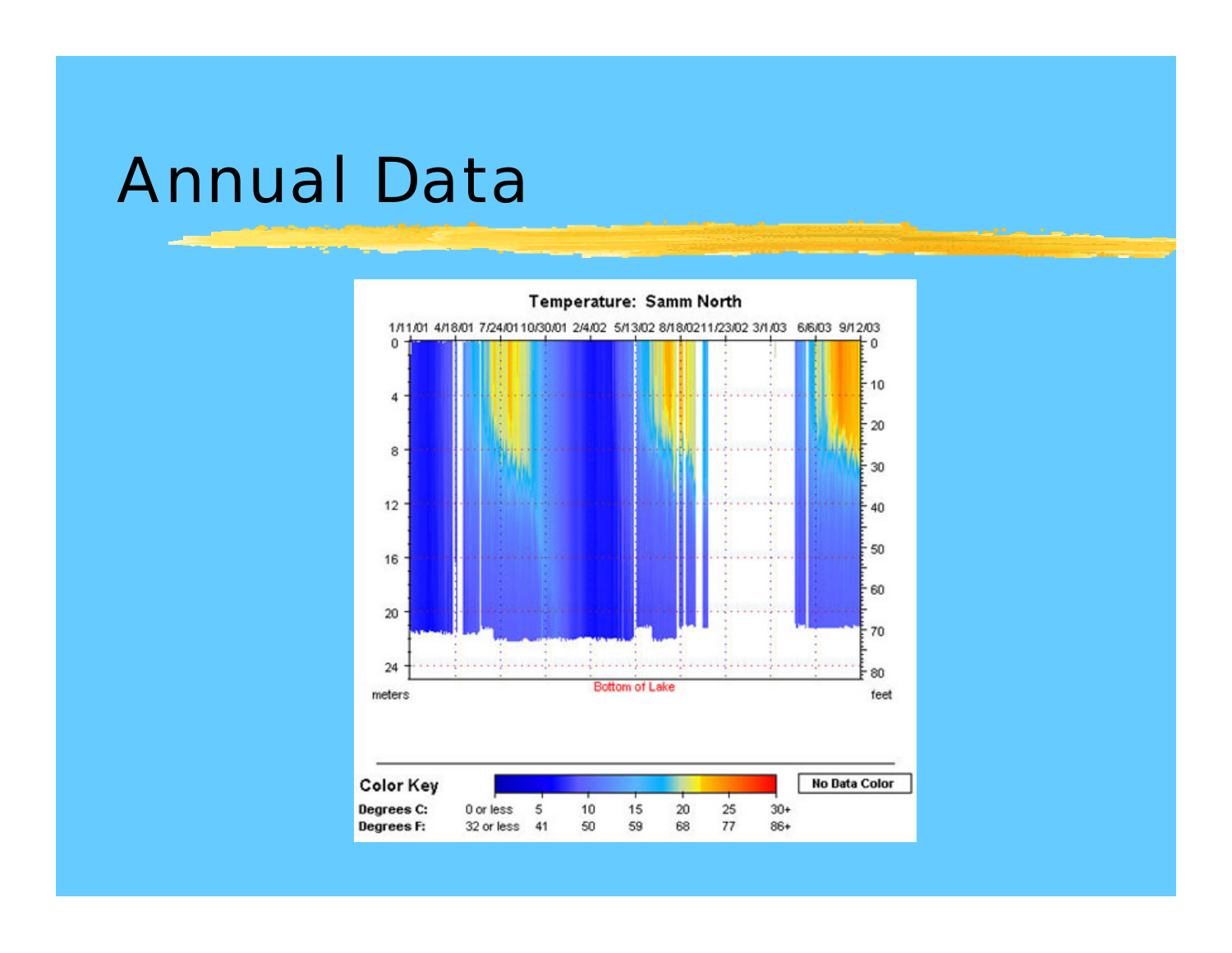#### How the Data is Used

**Develop Long term database of Lake** Conditions.

**Develop circulation model of lakes. Provide data for Agencies and Institutions** doing work on the lakes.